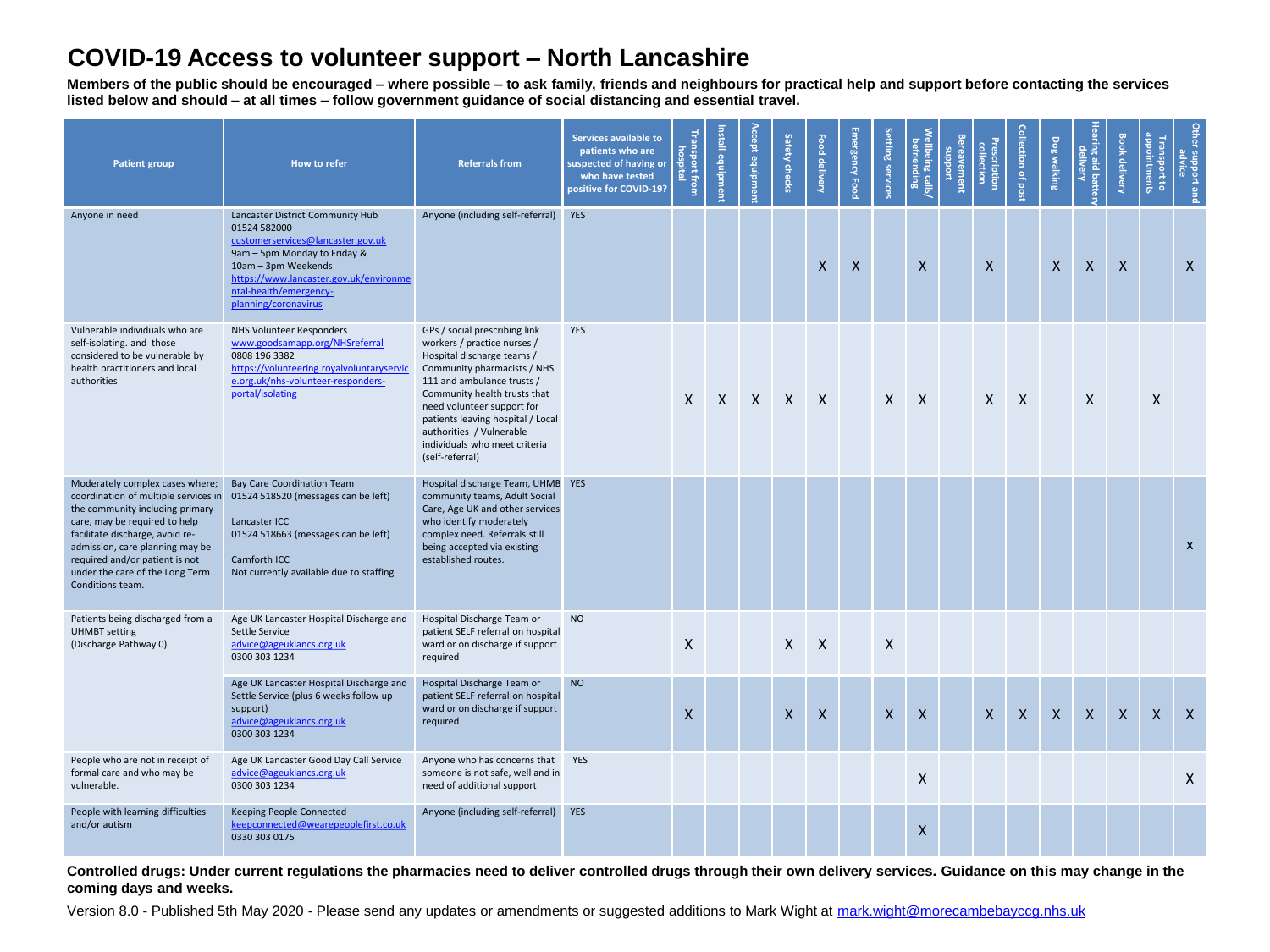## **COVID-19 Access to volunteer support – South Lakeland**

**Members of the public should be encouraged – where possible – to ask family, friends and neighbours for practical help and support before contacting the services listed below and should – at all times – follow government guidance of social distancing and essential travel.**

| Patient group                                                                                                                                                                                                                                                                                              | How to refer                                                                                                                                                                                | <b>Referrals from</b>                                                                                                                                                                                                                                                                                                                      | <b>Services available to</b><br>patients who are<br>suspected of having or<br>who have tested<br>positive for COVID-19? | Transport from<br>hospital | Install<br>ednipme | <b>Accept equipmen</b> | Safety checks       | Food delivery | Emergency Food | Settling services | Wellbeing calls/<br>befriending | <b>Bereavement</b><br><b>unddns</b> | <b>Prescription</b><br>collection | Collection of pos | Dog walking  | Hearing aid ba<br>Learing aid ba<br>aid batter | <b>Book delivery</b> | appointments<br>Trans<br>sport to | Other support and<br>advice | <b>Telecare</b> |
|------------------------------------------------------------------------------------------------------------------------------------------------------------------------------------------------------------------------------------------------------------------------------------------------------------|---------------------------------------------------------------------------------------------------------------------------------------------------------------------------------------------|--------------------------------------------------------------------------------------------------------------------------------------------------------------------------------------------------------------------------------------------------------------------------------------------------------------------------------------------|-------------------------------------------------------------------------------------------------------------------------|----------------------------|--------------------|------------------------|---------------------|---------------|----------------|-------------------|---------------------------------|-------------------------------------|-----------------------------------|-------------------|--------------|------------------------------------------------|----------------------|-----------------------------------|-----------------------------|-----------------|
| Anyone in need who doesn't have<br>support available from friends,<br>family or neighbours.                                                                                                                                                                                                                | Cumbria Emergency Support Helpline<br>COVID19support@cumbria.gov.uk<br>0800 783 1966<br>9am-5pm Monday-Friday & 10am-2pm<br>Weekends<br>https://cumbria.gov.uk/coron<br>avirus/helpline.asp | Anyone (including self-referral) YES                                                                                                                                                                                                                                                                                                       |                                                                                                                         | $\mathsf{x}$               |                    |                        |                     |               | X              |                   |                                 |                                     | $\mathsf{x}$                      |                   |              |                                                |                      | $\mathsf{x}$                      | X                           |                 |
| Vulnerable individuals who are<br>self-isolating, and those<br>considered to be vulnerable by<br>health practitioners and local<br>authorities                                                                                                                                                             | <b>NHS Volunteer Responders</b><br>www.goodsamapp.org/NHSreferral<br>0808 196 3382<br>https://volunteering.royalvoluntaryservi<br>ce.org.uk/nhs-volunteer-responders-<br>portal/isolating   | GPs / social prescribing link<br>workers / practice nurses /<br>Hospital discharge teams /<br>Community pharmacists / NHS<br>111 and ambulance trusts /<br>Community health trusts that<br>need volunteer support for<br>patients leaving hospital /<br>Local authorities / Vulnerable<br>individuals who meet criteria<br>(self-referral) | YES                                                                                                                     |                            |                    |                        | $X$ $X$ $X$ $X$ $X$ |               |                |                   | $X$ $X$                         |                                     | $\mathsf{X}$                      | $\mathsf{X}$      |              | $\mathsf{X}$                                   |                      | $\mathsf{X}$                      |                             |                 |
| Moderately complex cases where;<br>coordination of multiple services<br>in the community including<br>primary care, may be required to<br>help facilitate discharge, avoid re-<br>admission, care planning may be<br>required and/or patient is not<br>under the care of the Long Term<br>Conditions team. | East Integrated Care Community (ICC)<br>(Bentham, Ingleton, Kirkby Lonsdale and<br>Sedbergh)<br>01539 777297                                                                                | Anyone (including self-referral) YES                                                                                                                                                                                                                                                                                                       |                                                                                                                         | $\mathsf{X}$               | X                  | $\mathsf{X}$           | X                   | X             | X              | $\mathsf{x}$      | $\boldsymbol{X}$                |                                     | $\mathsf{X}$                      | X                 | $\mathsf{X}$ | $\mathsf{X}$                                   |                      | X                                 | $\mathsf{X}$                |                 |
|                                                                                                                                                                                                                                                                                                            | Grange and Lakes Integrated Care<br>Community (ICC)<br>01539 777222                                                                                                                         | Anyone (including self-referral) YES                                                                                                                                                                                                                                                                                                       |                                                                                                                         | $\mathsf{X}$               | $\mathsf{X}$       | $\mathsf{X}$           | X                   | $\mathsf{X}$  | $\mathsf{X}$   | $\mathsf{X}$      | $\mathsf{X}$                    | $\mathsf{X}$                        | $\mathsf{X}$                      | $\mathsf{X}$      | $\mathsf{X}$ | $\mathsf{X}$                                   | $\mathsf{X}$         | $\mathsf{X}$                      | $\mathsf{X}$                | $\mathsf{X}$    |
|                                                                                                                                                                                                                                                                                                            | Kendal ICC<br>01539 777300                                                                                                                                                                  | Anyone (including self-referral) YES                                                                                                                                                                                                                                                                                                       |                                                                                                                         | $\mathsf{x}$               | $\mathsf{X}$       | X                      | $\mathsf{x}$        | $\mathsf{x}$  | $\mathsf{x}$   | $\mathsf{x}$      | X                               | $\mathsf{X}$                        | $\mathsf{X}$                      | $\mathsf{X}$      | $\mathsf{X}$ | $\mathsf{X}$                                   | $\mathsf{x}$         | $\boldsymbol{\mathsf{X}}$         | $\mathsf{x}$                |                 |
|                                                                                                                                                                                                                                                                                                            | Ulverston, Dalton & Askam ICC<br>01229 484028                                                                                                                                               | Anyone (including self-referral) YES                                                                                                                                                                                                                                                                                                       |                                                                                                                         | X                          |                    | X                      |                     | $\mathsf{X}$  | $\mathsf{X}$   | $\mathsf{X}$      | $\mathsf{X}$                    | $\mathsf{X}$                        | $\mathsf{X}$                      | X                 |              | X                                              |                      | X                                 | $\mathsf{X}$                |                 |
| Anyone aged 70+ years or anyone<br>notified by the NHS that they<br>should self-isolate for 3 months<br>or anyone who is self isolating<br>because they have one or more of<br>the COVID-19 symptoms                                                                                                       | Age UK South Lakeland<br>030 300 30003                                                                                                                                                      | Anyone (including self-referral) YES                                                                                                                                                                                                                                                                                                       |                                                                                                                         |                            |                    |                        |                     | $\mathsf{x}$  |                |                   | $\mathsf{x}$                    |                                     | $\mathsf{X}$                      |                   |              | $\mathsf{X}$                                   | $\mathsf{X}$         |                                   |                             |                 |
| People with learning difficulties<br>and/or autism                                                                                                                                                                                                                                                         | Keeping People Connected<br>keepconnected@wearepeoplefirst.co.uk<br>0330 303 2789                                                                                                           | Anyone (including self-referral) YES                                                                                                                                                                                                                                                                                                       |                                                                                                                         |                            |                    |                        |                     |               |                |                   | X                               |                                     |                                   |                   |              |                                                |                      |                                   |                             |                 |

**Controlled drugs: Under current regulations the pharmacies need to deliver controlled drugs through their own delivery services. Guidance on this may change in the coming days and weeks. Patients on daily pick up of methadone and other drugs for substance abuse (should they become isolated) will have deliveries from Unity.**